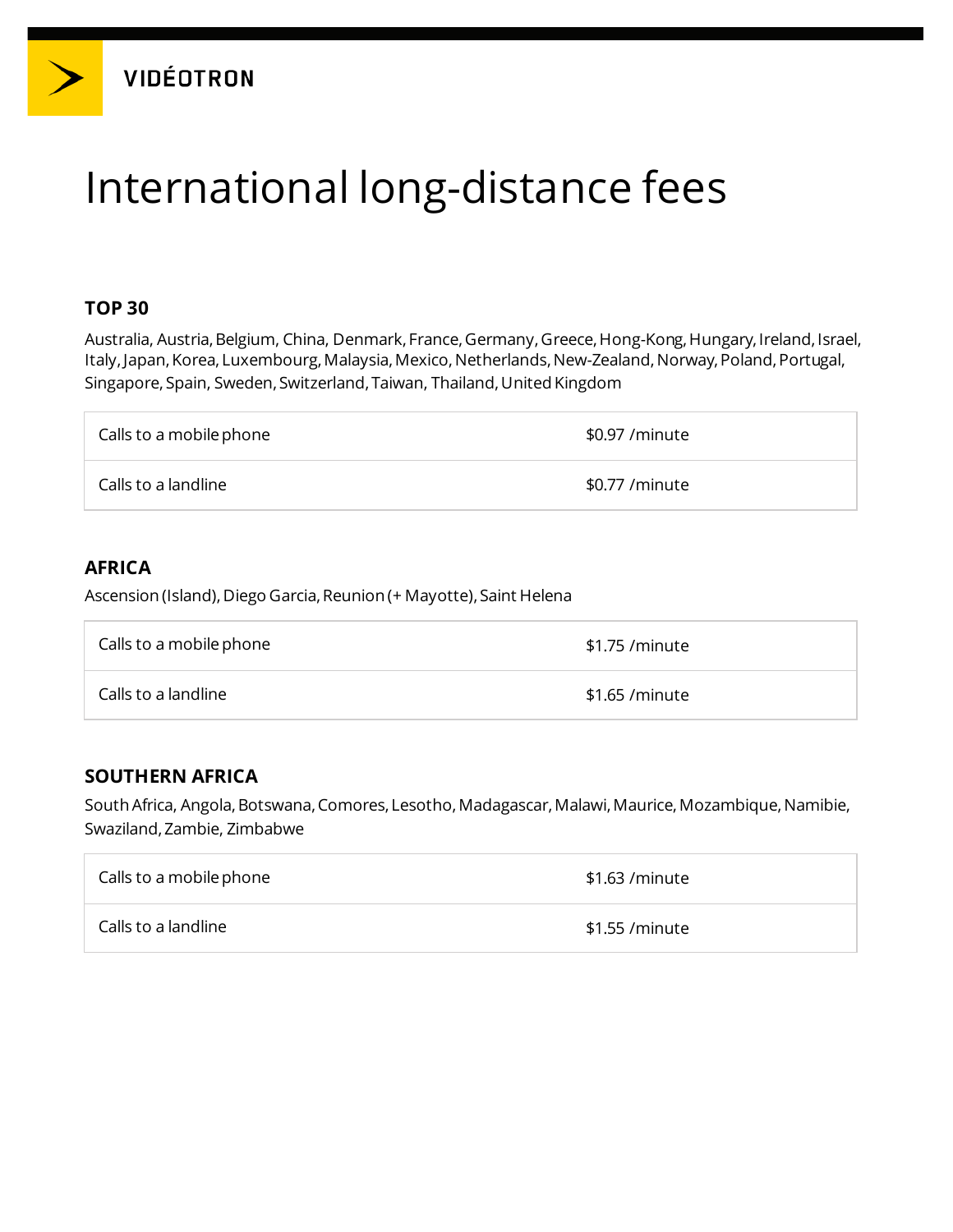

### **CENTRAL AFRICA**

Benin, Burkina Faso, Burundi, Cameroon, Cape Verde, Central African Republic, Chad, Congo, Congo, Democratic Rep., Ivory Coast, Djibouti, Equatorial Guinea, Eritrea, Ethiopia, Gabonese Republic, Gambia, Ghana,Guinea,Guinea-Bissau,Kenya, Liberia,Mali, Niger, Nigeria, Rwanda, Sao Tome and Principe, Senegal, Seychelles, Sierra Leone, Somali Democratic Republic, Tanzania, Togolese Republic,Uganda

| Calls to a mobile phone | \$1.64 /minute  |
|-------------------------|-----------------|
| Calls to a landline     | \$1.62 / minute |

### **NORTHERN AFRICA**

Algeria, Egypt, Libya, Mauritania, Morocco, South Sudan, Sudan, Tunisia

| Calls to a mobile phone | \$1.13 /minute  |
|-------------------------|-----------------|
| Calls to a landline     | $$1.12$ /minute |

## **NORTH AMERICA**

Canada (outside Québec),United States (including Alaska and Hawaii)

| Calls to a mobile phone | \$0.60/minutes |
|-------------------------|----------------|
| Calls to a landline     | \$0.60/minutes |

## **AMERICA (OTHER)**

Greenland, Saint Pierre And Miquelon

| Calls to a mobile phone | \$1.05 / minute |
|-------------------------|-----------------|
| Calls to a landline     | \$1.05 / minute |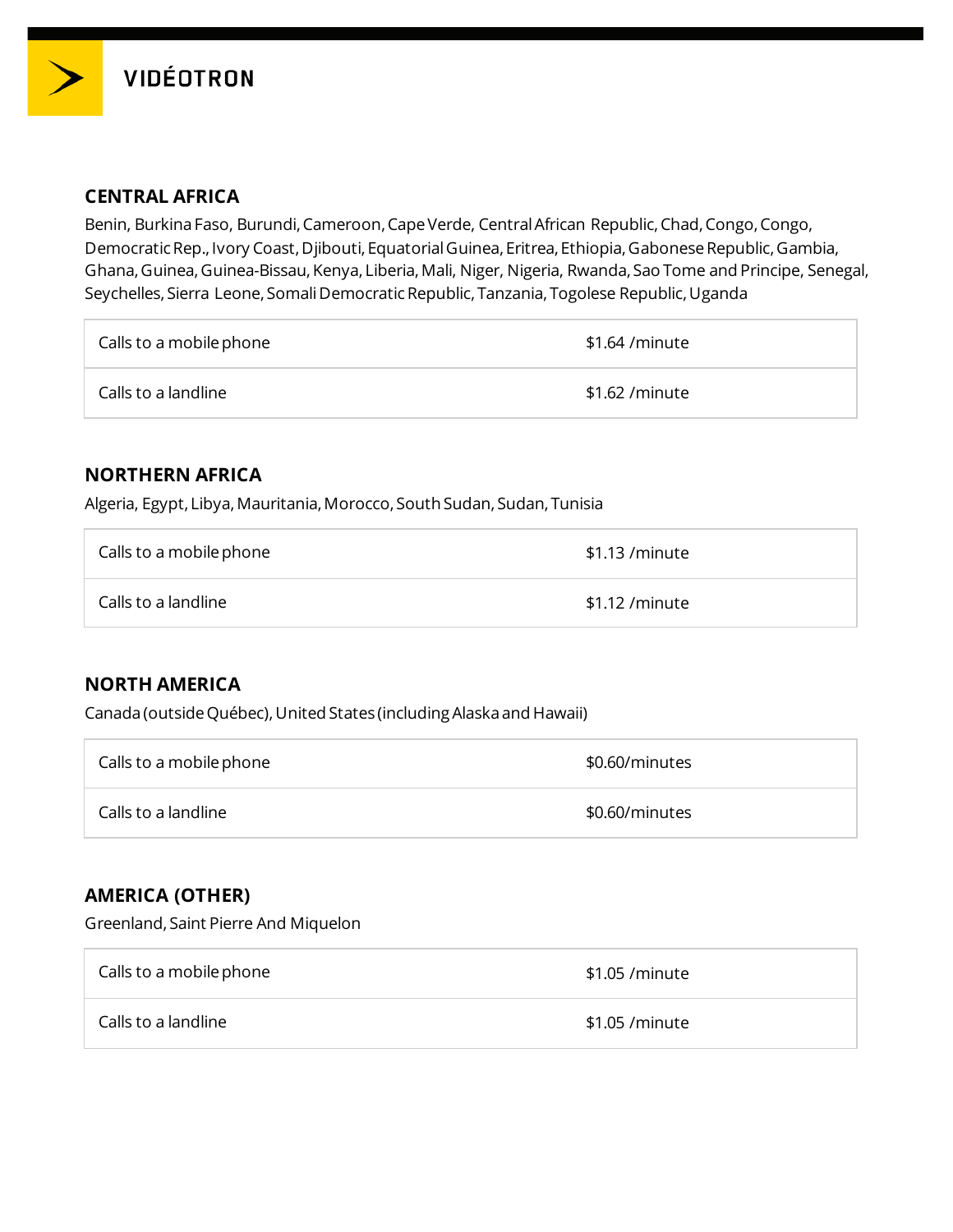

## **CENTRAL AMERICA**

Belize, Costa Rica, El Salvador, Guatemala, Honduras, Nicaragua, Panama

| Calls to a mobile phone | \$1.20 /minute  |
|-------------------------|-----------------|
| Calls to a landline     | $$1.15$ /minute |

#### **SOUTH AMERICA**

Argentine Republic,Bolivia, Brazil, Chile, Colombia, Ecuador, Falkland Islands, French Guiana,Guyana, Paraguay,Peru, Suriname, Uruguay,Venezuela

| Calls to a mobile phone | \$1.33 /minute |
|-------------------------|----------------|
| Calls to a landline     | \$1.23 /minute |

## **ASIA**

Afghanistan, Bangladesh, Bhutan, Brunei Darussalam, Cambodia, Democratic People's Republic Of Korea, Democratic Republic Of Timor-Leste, India, Indonesia, Kazakhstan, Kyrgyz Republic, Lao, Macao, Maldives, Mongolia,Myanmar,Nepal,Pakistan,Philippines, Sri Lanka, Tajikistan, Turkmenistan,Uzbekistan,Vietnam

| Calls to a mobile phone | \$1.71 /minute |
|-------------------------|----------------|
| Calls to a landline     | \$1.71 /minute |

## **CARIBBEAN**

Anguilla, Antigua and Barbuda, Aruba, Bahamas, Barbados, Bermuda, British Virgin Islands, Cayman Islands, Cuba,Dominica,Dominican Republic,Grenada,Guadeloupe,Haiti, Jamaica,Martinique,Montserrat, Netherlands Antilles,Puerto Rico, Saint Kitts And Nevis, Saint Lucia, Saint Vincent And The Grenadines, Saint-Martin, Trinidad And Tobago, Turk And Caicos Islands, United States Virgin Islands

| Calls to a mobile phone | \$0.96 / minute |
|-------------------------|-----------------|
| Calls to a landline     | \$0.90 / minute |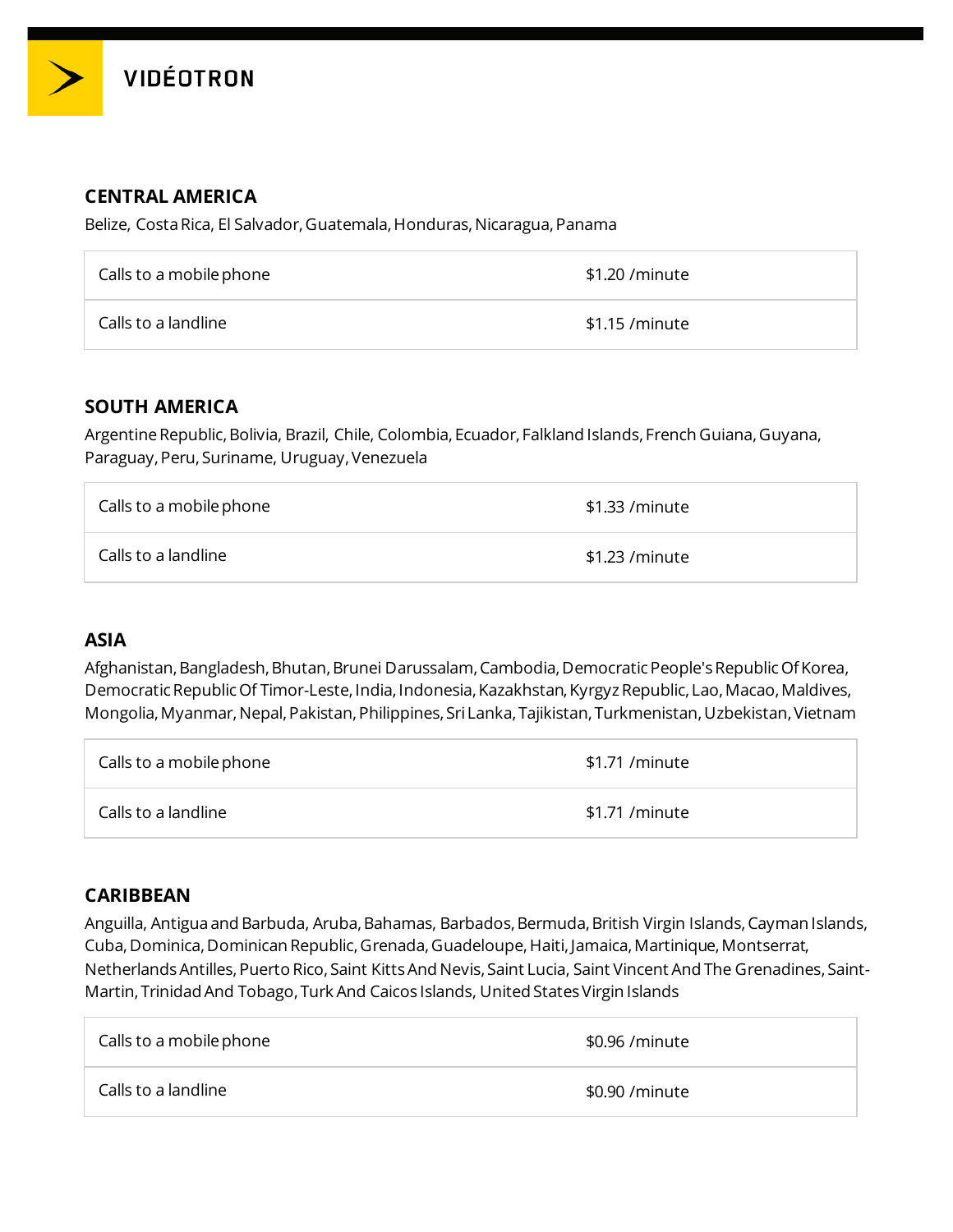

#### **RULED DESTINATION**

Antarctica

| Calls to a mobile phone | \$6.80 / minute |
|-------------------------|-----------------|
| Calls to a landline     | \$6.80 / minute |

#### **EUROPE**

Abkhazia, Andorra, Czech Republic, Faroe Islands, Finland, Gibraltar, Iceland, Liechtenstein, Malta, Monaco, San Marino, Slovak Republic, Vatican City State

| Calls to a mobile phone | $$1.18$ /minute |
|-------------------------|-----------------|
| Calls to a landline     | \$0.98 /minute  |

#### **EASTERN EUROPE**

Albania, Armenia, Azerbaijani Republic, Belarus, Bosnia And Herzegovina, Bulgaria, Croatia, Cyprus, Estonia, Georgia, Latvia, Lithuania,Moldova,Montenegro,Romania,Russia, Serbia, Slovenia, The Former Yugoslav Republic Of Macedonia,Ukraine

| Calls to a mobile phone | \$1.55 /minute  |
|-------------------------|-----------------|
| Calls to a landline     | \$1.42 / minute |

#### **MIDDLE EAST**

Bahrain, Iran, Iraq, Jordan, Kuwait, Lebanon, Oman, Palestine, Qatar (State Of), Saudi Arabia, Syrian Arab Republic, Turkey,United Arab Emirates, Yemen

| Calls to a mobile phone | \$1.64 /minute |
|-------------------------|----------------|
| Calls to a landline     | \$1.62 /minute |